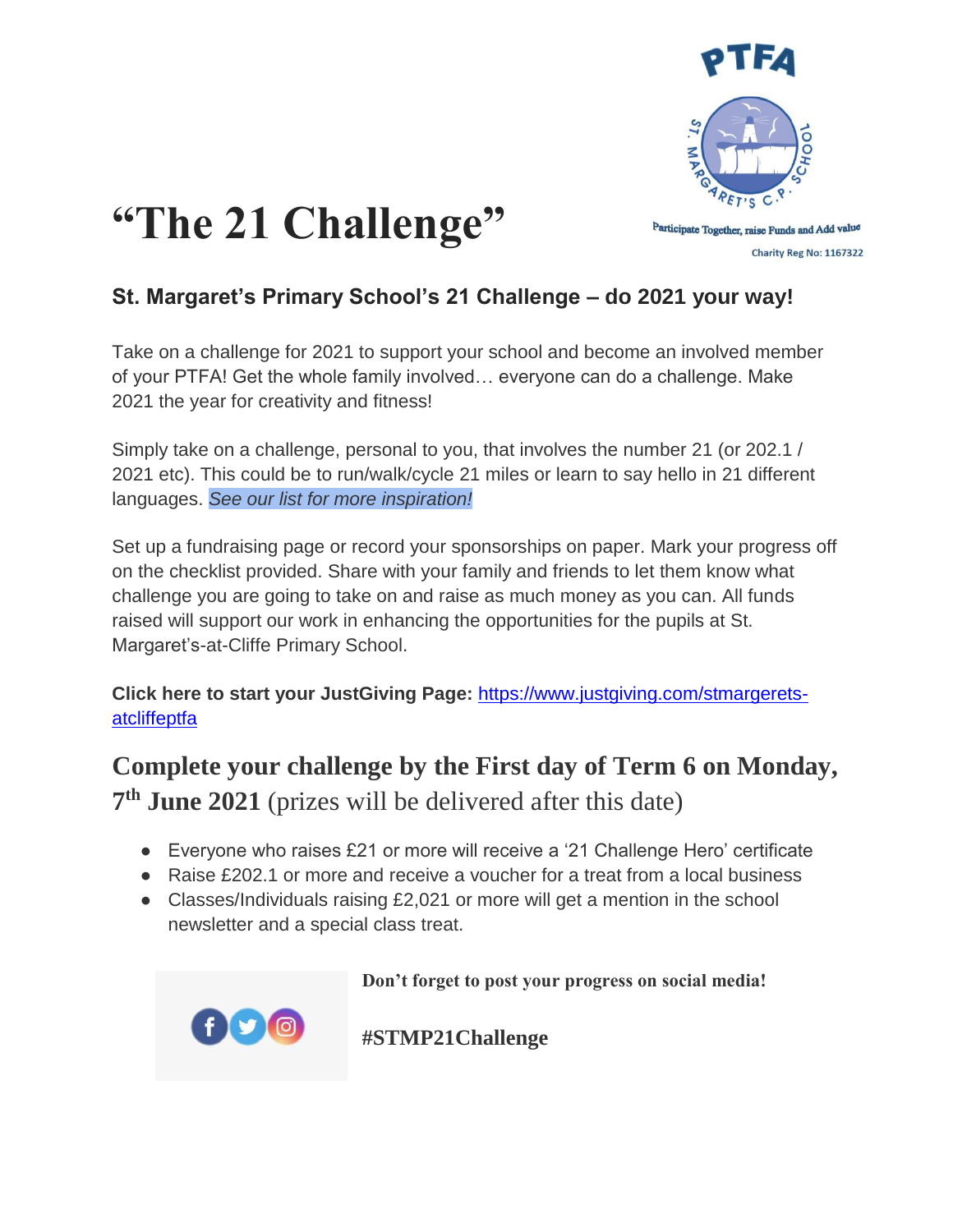

## 21 Ideas for your personal challenge

Participate Together, raise Funds and Add value Charity Reg No: 1167322

- **1. Walk or run 21 miles over the course of the Challenge (Tip: You can link your FitBit/Google Fit to the Strava app to record your activity, then link a JustGiving page to Strava to show your progress there!)**
- **2. Bake and sell 21 cupcakes**
- **3. 2,021 seconds of running (that's just under 34 minutes)**
- **4. 21 days without sweeties or chocolate**
- **5. Read 21 books**
- **6. 21 minutes of skipping**
- **7. Cycle 21 km**
- **8. Draw 21 pictures**
- **9. 21 laps of a park**
- **10. Join with friends to collectively walk, bike or run 21 / 201.2 / 2,021 miles (Tip: You can use Strava here too)**
- **11. Learn to say hello in 21 different languages**
- **12. Do 21 different workouts**
- **13. 21 hours on an exercise bike**
- **14. 21 keepy-uppys**
- **15. Ask 21 friends to donate £1**
- **16. 21-hour sponsored silence**
- **17. Climb the stairs 21 times**
- **18. Offer a 21-minute virtual lesson (pilates, guitar, cooking) and donate your fee**
- **19. Complete an obstacle course with 21 obstacles**
- **20. See how many squats, sit-ups or press ups you can do in 21 minutes**
- **21. Build a 2.1m (or higher!) tower of Lego**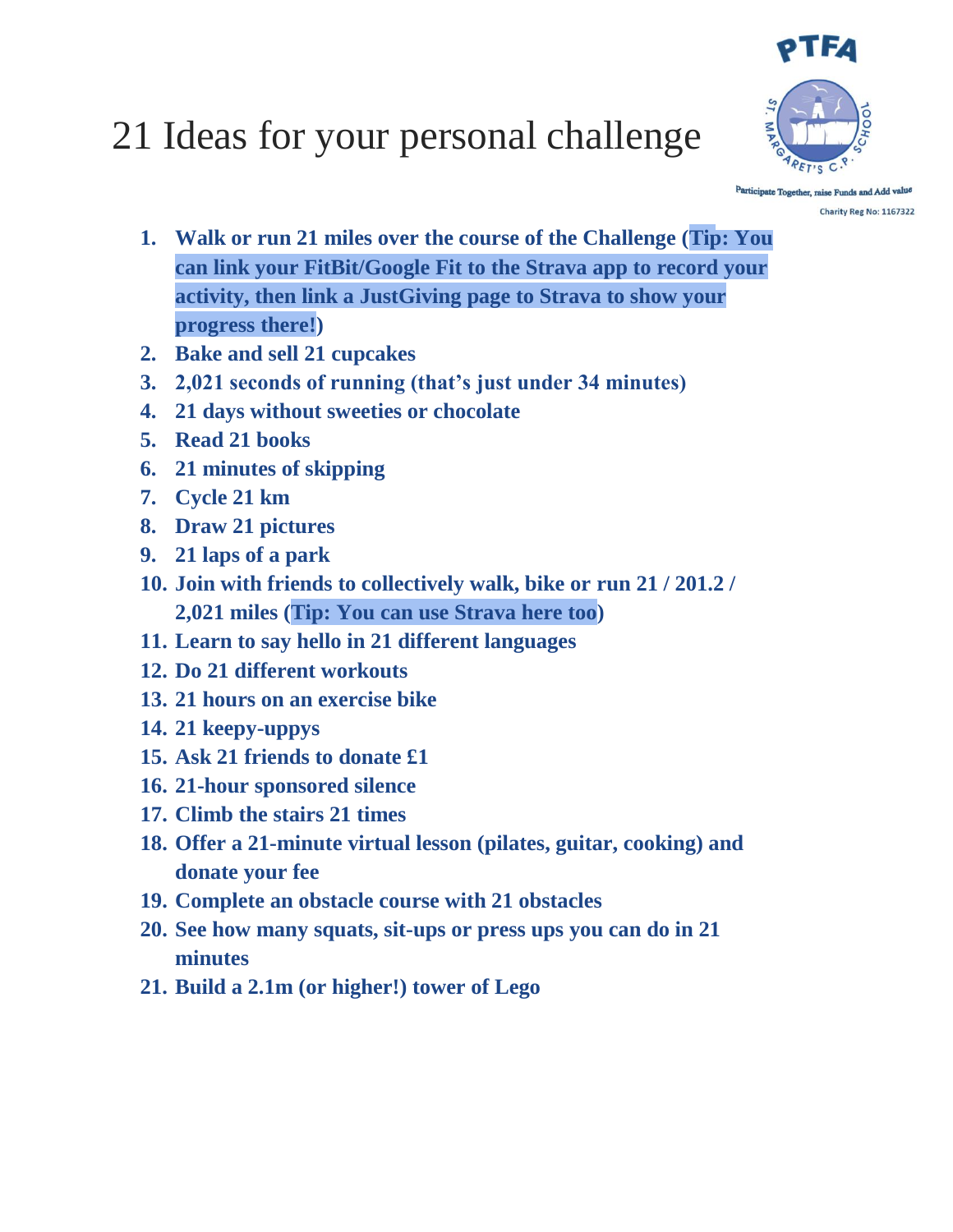